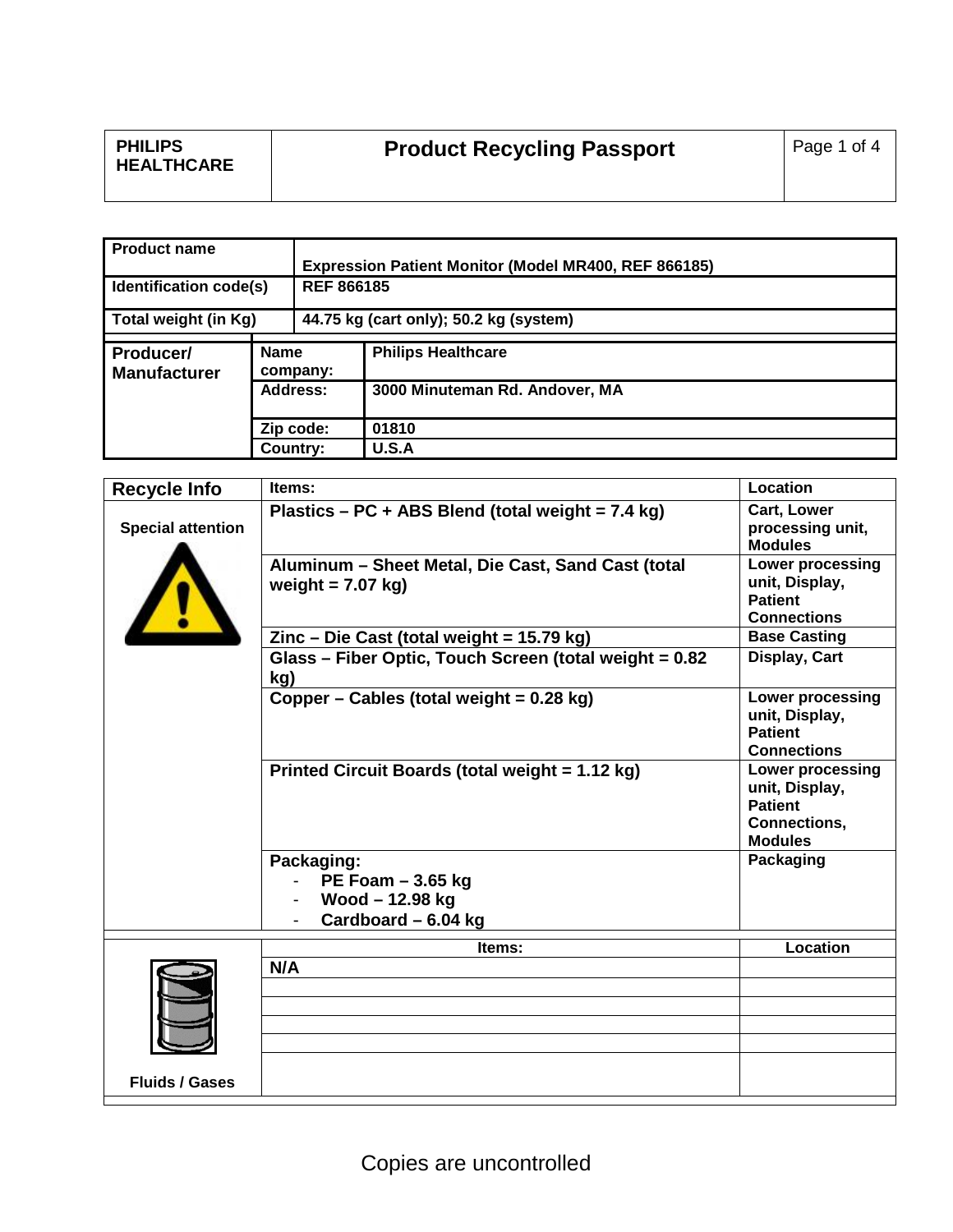|                      | Type:                                                        | Location                      |
|----------------------|--------------------------------------------------------------|-------------------------------|
|                      | 989803169491 - (Panasonic) CGA103450A Lithium Ion (12 cell   | <b>Cart lower</b>             |
|                      | per pack; 4 packs per system)<br>Weight per pack = $637.5$ g | processing unit               |
|                      | 989803191341 - (BAK) 383562PN Lithium Polymer Cell/Battery   | Modules (2 packs              |
|                      | (1 cell per pack; 3 packs per system)                        | for ECG, 1 pack               |
| <b>Batteries</b>     | Weight per pack = $30.2 g$                                   | for SpO2)                     |
|                      |                                                              |                               |
| To be Removed        |                                                              |                               |
|                      |                                                              |                               |
|                      | Substances:                                                  | Location                      |
| <b>Hazardous</b>     | <b>PVC</b>                                                   | <b>Lower processing</b>       |
|                      |                                                              | unit internal                 |
|                      | PUR:                                                         | tubing<br><b>Patient NIBP</b> |
|                      | 989803183221                                                 | <b>Trunk Hoses</b>            |
|                      | 989803183231                                                 |                               |
|                      |                                                              |                               |
|                      |                                                              |                               |
| <b>To be Removed</b> |                                                              |                               |
|                      |                                                              |                               |
|                      |                                                              |                               |
|                      |                                                              |                               |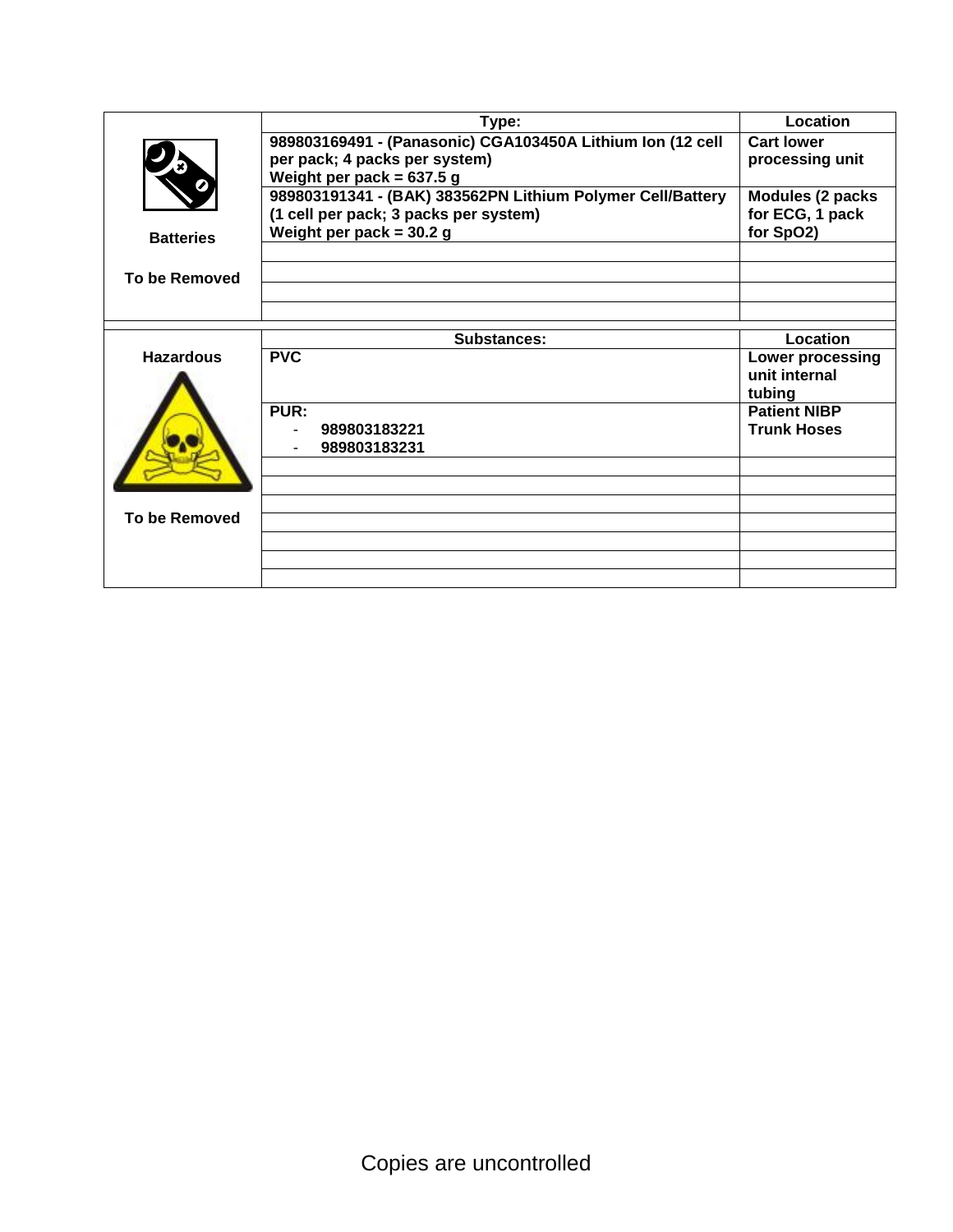**Show locations of materials mentioned on the previous sheet.**